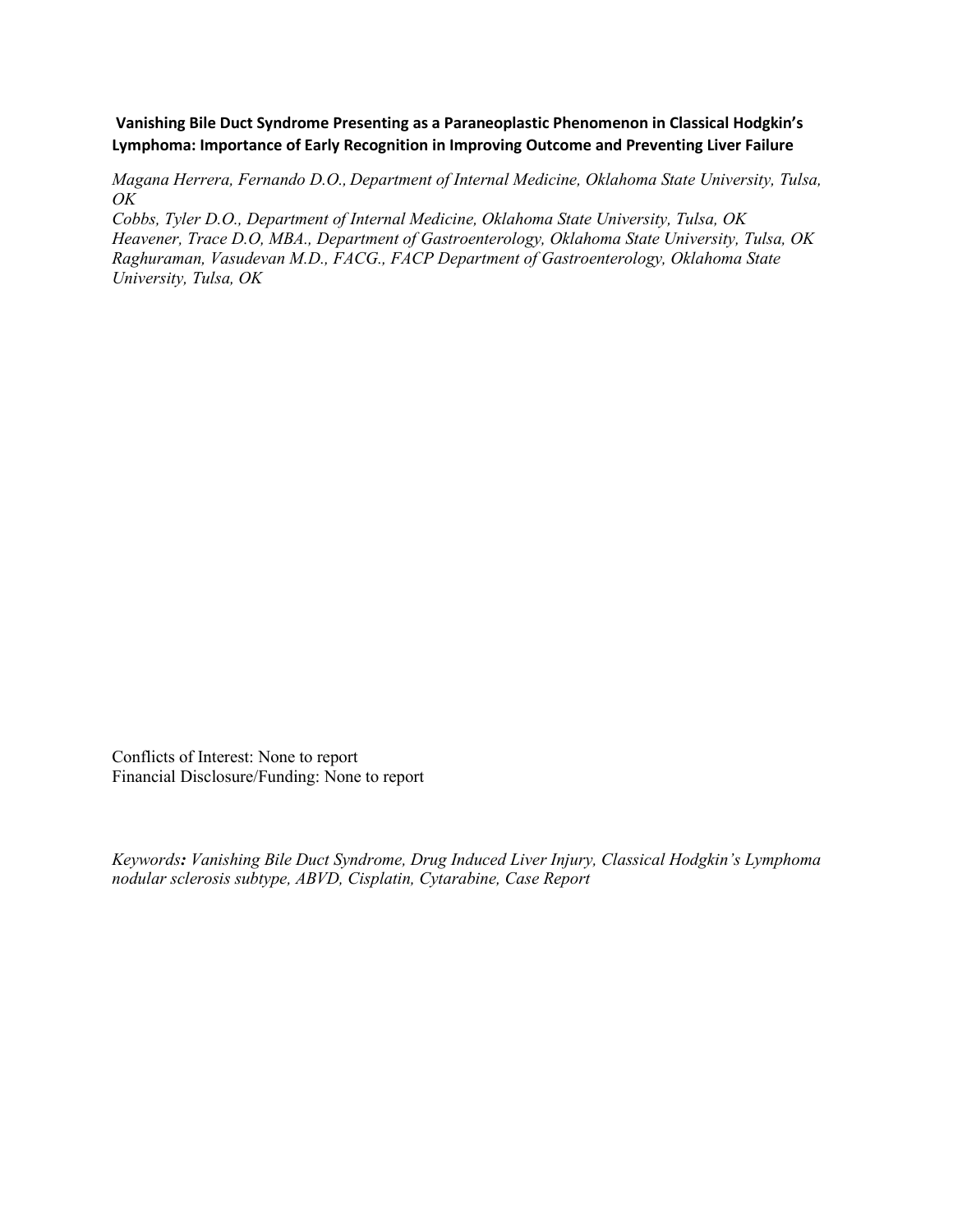## **Abstract**:

Herein we present a unique case of Vanishing Bile Duct Syndrome (VBDS) in the setting of Classical Hodgkin Lymphoma, in a 32 year old woman, who initially presented to the emergency department for chief complaint of jaundice and migraine. The diagnosis of VBDS was made by liver biopsy, review of literature, and using the diagnostic criteria for VBDS.

## **Introduction**:

According to LiverTox, Vanishing Bile Duct Syndrome (VBDS) is a serious clinical complication, most commonly associated with drug induced liver injury (DILI), characterized by chronic cholestasis and histologic loss of intrahepatic bile ducts that can be accompanied with immunoallergic features.<sup>1</sup> The presentation of VBDS occurs as a result of direct liver insult, presenting between 1-6 months following DILI. Typically, patients present with jaundice, fatigue, pruritus, hypercholesterolemia and skin xanthomata. Laboratory findings may include persistently elevated alkaline phosphatase levels and bilirubin despite an improvement in aspartate aminotransferase (AST) and alanine aminotransferase (ALT) levels. Although a majority of cases documented in literature are related to DILI, alternative causes have been recorded. There are few documented cases of VBDS associated with Hodgkin's lymphoma. A case of a 25-year-old man found to have classical stage IIB Hodgkin's Lymphoma with VBDS on liver biopsy.2 This patient underwent nitrogen mustard and high dose corticosteroids combined with radiation and gemcitabine and oxaliplatin. He achieved remission of Hodgkin's Lymphoma, however had persistent cholestasis and portal hypertension seen on liver biopsy.

The clinical course of VBDS can vary from transient elevations of liver chemistries to progressive disease of severe cholestasis and liver failure requiring transplant. While recovering clinically, patients may still show persistent elevation of alkaline phosphatase and bilirubin until the underlying cause is addressed. Irreversible bile duct loss can potentially lead to biliary cirrhosis and hepatic failure. If biliary epithelial regeneration occurs, recovery could take months to years.<sup>2</sup>

The three classic, diagnostic criteria for VBDS include 1) Persistent elevations in serum alkaline phosphatase and bilirubin for more than 6 months after onset of drug induced liver disease. 2) The absence of clinical or serologic evidence of primary biliary cholangitis, sclerosing cholangitis and graft-vs-host disease. 3) Liver biopsy findings of paucity of intralobular bile ducts (<50% of portal areas with bile duct in a biopsy with at least 10 portal areas) in a sample taken at least 1 month after onset of injury. Milder forms may show a decrease in bile ducts with 50-70% of portal areas having an identifiable intralobular bile duct.<sup>1</sup>

There are several drug classes that may contribute to the development of VBDS, including certain antibiotics, anticonvulsants, hormone replacement therapy, antidepressants, non-steroidal anti-inflammatory drugs, enalapril, hydrochlorothiazide, and several more.<sup>1,3</sup> Differential diagnosis should include drug induced VBDS, severe graft-vs-host disease, Hodgkin Lymphoma, primary sclerosing cholangitis, and primary biliary cholangitis.4 The three main causes of intrahepatic cholestasis in association with lymphomas are hepatic lymphoma, VBDS, and paraneoplastic phenomenon. Secondary hepatic lymphoma is an end stage process which can rapidly lead to fulminant hepatic failure whereas primary hepatic lymphoma has a worse prognosis and outcome, and occurs in the absence of extrahepatic disease.<sup>5</sup> VBDS in the setting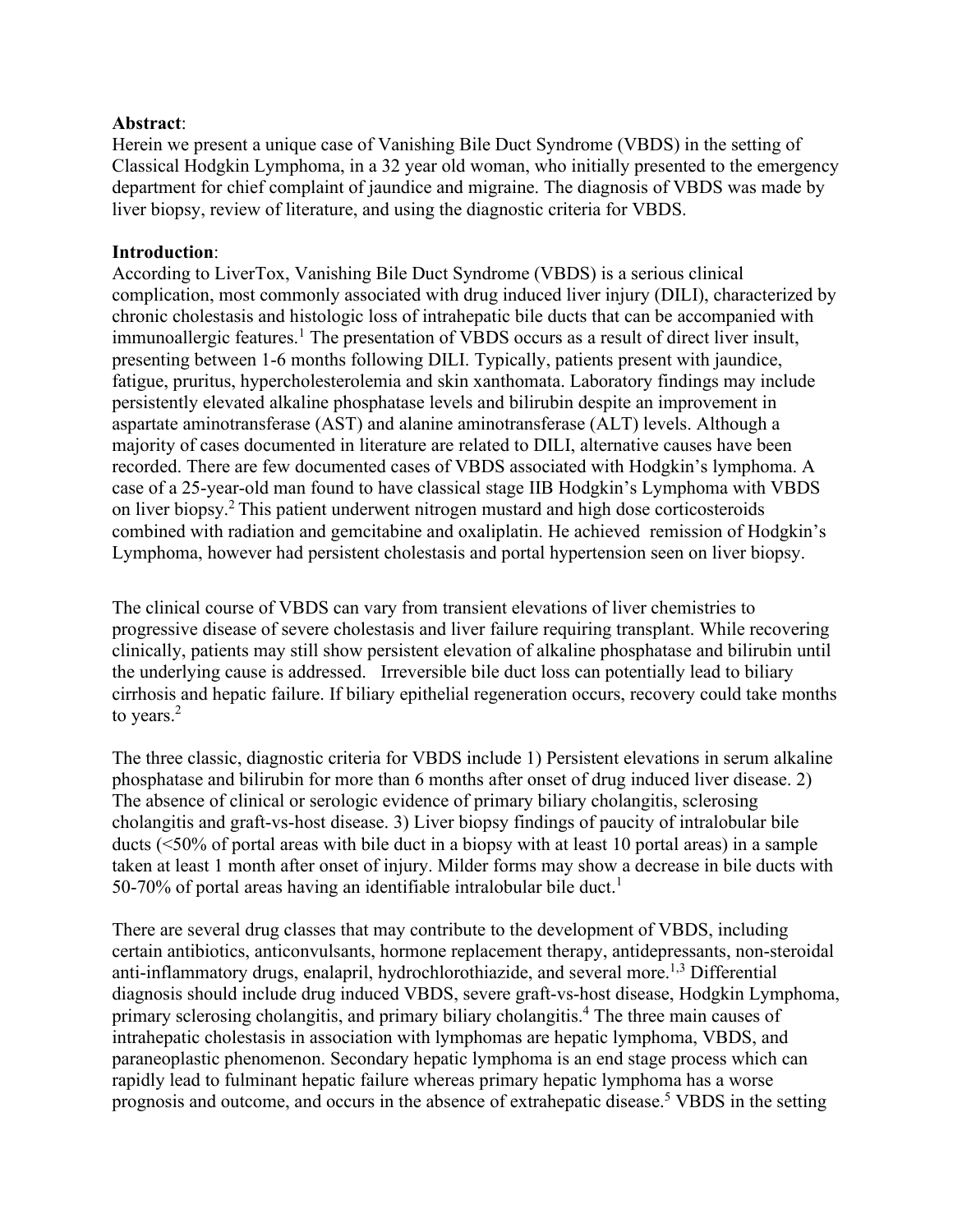of Classical Hodgkin Lymphoma is seen as a paraneoplastic process with great potential for liver failure and death.<sup>6</sup> Prompt identification and treatment initiation is critical to therapy in this patient subset. Hodgkin's Lymphoma is a lymphoid neoplasm derived from B cells. The cellular microenvironment is key to the accurate diagnosis and to the pathophysiology of this disease process. All subtypes of Hodgkin's Lymphoma share a common phenotype. Commonly used diagnostic markers are CD30 and CD15.7,8

### **Case Presentation:**

This patient is a 32 year old woman who presented to our facility from the emergency department of an outlying hospital with a chief complaint of yellowing of the eyes and skin, and migraine with a past medical history of severe recurrent major depressive disorder, anxiety, and post traumatic stress disorder. At the time of presentation, she reported that her migraine had begun the previous week and led her to present to the emergency department then for a migraine. She was prescribed compazine and sumatriptan at that time with minimal improvement in her symptoms. On initial history of present illness review, the patient reported alternating ibuprofen, Excedrin, and Tylenol with minimal relief. In the preceding three days, she had developed clay colored stools and yellowing of her eyes and skin. At the outlying facility, she was found to have elevation of liver chemistries in a cholestatic pattern; AST: 146, ALT: 159, Alkaline Phosphatase: 886, total bilirubin: 12.6, direct bilirubin 7.5, total protein: 8.52. Initial Computed Tomography (CT) scan of abdomen and pelvis without contrast at the outlying facility showed moderate stool and gastric distention with enteric contents, without acute findings. Specifically, the spleen, pancreas, liver, adrenals, and kidneys demonstrated no acute abnormality on unenhanced examination. CT head without contrast was negative for acute pathology. Right upper quadrant ultrasound demonstrated cholelithiasis without sonographic evidence of acute cholecystitis. Magnetic resonance cholangiopancreatography (MRCP) showed a 1 cm filling defect of the gallbladder body, favoring cholelithiasis without common biliary ductal dilation, intrahepatic ductal dilation, or choledocholithiasis.

The following labs were unremarkable: acute viral hepatitis panel, serum ceruloplasmin (50), carcinoembryonic antigen (CEA), carbohydrate antigen (CA 19-9), Filamentous-actin (F-actin), Immunoglobulin G (IgG), anti-mitochondrial antibody, leptospira and toxocara antibodies, acetaminophen level, salicylate level, and ammonia. Other labs of note included urine drug screen that was positive for benzodiazepines and cannabinoids, serum copper level: 241.8 (upper limit of normal 150), hemoglobin 11.3, transferrin: 190, iron: 47, total iron binding capacity (TIBC): 283, iron saturation: 16.6. The patient then left against medical advice after a two day hospitalization and presented to a different facility approximately 45 days later. She followed with a Gastroenterology outpatient clinic after leaving her first hospital admission with continued elevation of liver chemistries and findings on MRCP. Between hospitalizations, the patient began taking over the counter supplements for her liver abnormalities ("stone free"), which include ingredients such as turmeric root, dandelion whole plant extract, coin leaf desmodium aeriel parts, ginger root, lemon balm leaf, marshmallow root extract, parsley root and licorice root extract. She once again presented with leukocytosis (WBC: 14.9) and anemia with hemoglobin 10.7 and mild thrombocytosis platelets 465**.** Alpha-1-antitrypsin: 318 (upper limit of normal 300), anti-neutrophil cytoplasmic antibody negative, immunoglobulin study negative and antinuclear antibody negative. She reported feeling worse with generalized weakness, abdominal discomfort, and itching sensation.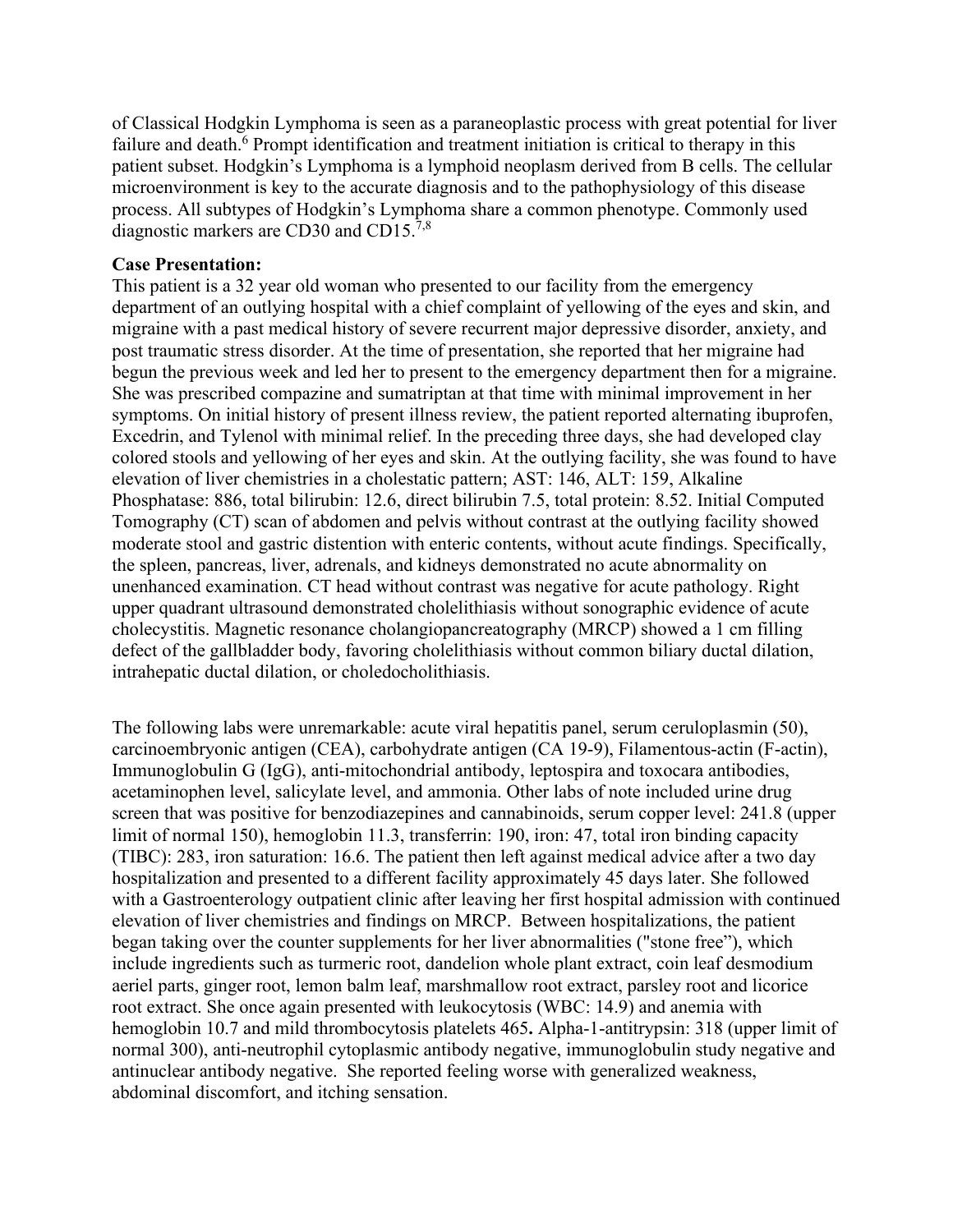In continuation of diagnostic evaluation, a liver biopsy showed moderate centrilobular cholestasis without ongoing injury, and evidence of mild to moderate reticulin collapse with near-complete regeneration and healing. 14 of 21 portal tracts with intact bile ducts (67%) were noted on liver biopsy pathology. All visible bile ducts were very atrophic, but intact and without inflammatory injury or viral cytopathic effect. Biopsy was negative for inflammation, steatosis, or significant fibrosis (modified Brunt's stage 0/4). Biopsy was consistent with DILI and no lymphomatous involvement seen in liver biopsy. On a second pathologist review, the diagnosis of VBDS was made.

Liver function tests followed a cholestatic pattern without evidence of obstruction, and the patient was empirically started on ursodeoxycholic acid. Hematology service was consulted for leukocytosis with a stress-induced trend, elevated international normalized ratio (INR), and elevated partial thromboplastin time (PTT). Mixing study was performed for the PTT and was noted to be positive for possible underlying inhibitors. To further complicate the patient's clinical course, there was also concern for potential acquired inhibitors of prothrombin, fibrinogen, factor V or factor X, with the concern of amyloidosis associated factor X deficiency. Chest x-ray showed pulmonary infiltrates and follow up CT showed evidence of anterior, middle, and posterior mediastinal adenopathy with the largest node being a right paratracheal node measuring 2.8cm, potentially representative of underlying lymphoproliferative malignancy, which could include formation of factor inhibitors.

The patient was started on steroids for potentially acquired inhibitor formation against factor Xa and prothrombin. Biopsy of lymph nodes showed Classical Hodgkin's Lymphoma, nodular sclerosis subtype with large atypical lymphoid cells positive for CD30 with CD15 appearing to be positive within a subset of neoplastic cells. CT showed supraclavicular and mediastinal adenopathy with suspected lymphomatous involvement with low-density lesions in the spleen. The patient was diagnosed with Classical Hodgkin Lymphoma stage IIIB. Further staging with bone marrow biopsy showed hypercellular marrow with trilineage hematopoiesis but was negative for lymphoma. VBDS was treated with ursodeoxycholic acid and steroids. Although initiated for a different diagnosis, it certainly helped to improve cholestasis.

Due to the patient's significant hepatic dysfunction and elevated bilirubin, the patient was initially deemed not a candidate for adriamycin, bleomycin, vinblastine, dacarbazine (ABVD) and an alternative regimen with cisplatin followed by cytarabine and dexamethasone was initiated. Repeat MRCP showed no abnormality in the liver and pathology did not reveal hepatic involvement of lymphoma. On review of pathology, the patient met criteria for VBDS as previously discussed above. Diagnosis was supported by lymphoma and VBDS, with no other obvious attributable cause to the patient's hepatic dysfunction. The patient developed tumor lysis syndrome and was treated prior to discharge from the hospital and continues to follow up outpatient with Oncology and is continuing chemotherapy. Total bilirubin is showing a downward trend and the patient appears to be responding to current treatment that was adjusted to ABVD therapy. Patient's restaging scan shows an excellent response to combination therapy at this time with significant reduction in size of lymphadenopathy noted in hilar and mediastinal areas.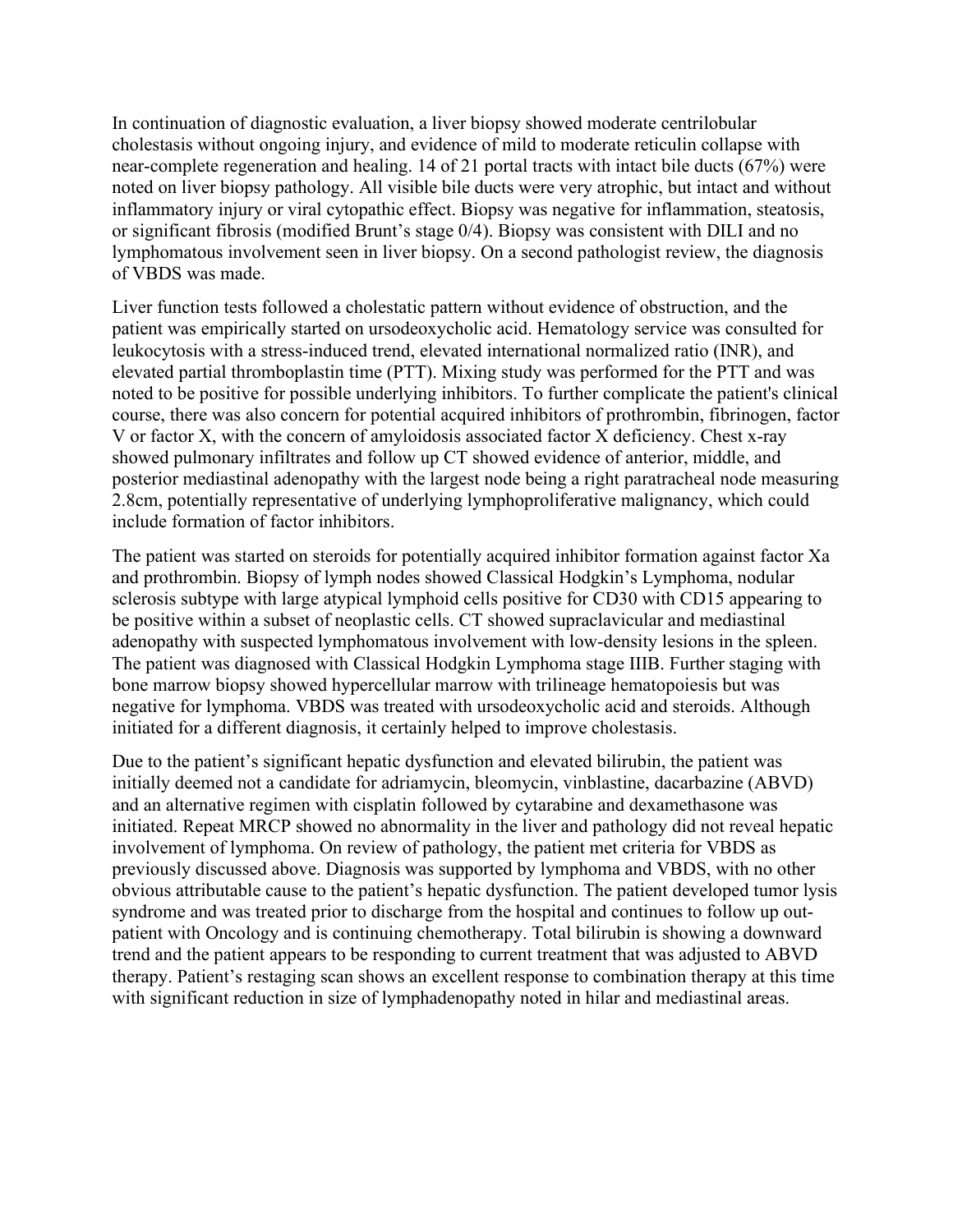#### **Discussion**:

This case report demonstrates a case of vanishing bile duct syndrome in the setting of Hodgkin's Lymphoma. The patient's initial presentation was concerning for DILI, however as the hospitalization course progressed, it became clear through lymph node biopsy that this patient had Classical Hodgkin's Lymphoma. Liver biopsy showed moderate centrilobular cholestasis without ongoing injury and showed 14 of 21 portal tracts with intact bile ducts. All visible bile ducts were atrophic and biopsy was negative for fibrosis, steatosis, inflammation, and no lymphoma in the liver. This patient had persistent elevations in alkaline phosphatase and bilirubin greater than six months, did not show evidence of alternative liver pathology, and was indicative of milder VBDS with 67% of portal tracts with intact bile ducts noted on liver biopsy pathology. Intrahepatic cholestasis and vanishing bile duct syndrome are two separate diagnoses, however, intrahepatic cholestasis can progress to VBDS.<sup>9</sup> Prompt recognition of VBDS as a paraneoplastic syndrome of Classical Hodgkin's Lymphoma early in the clinical presentation is very important for better outcome, as it influences the choice of chemotherapy for Hodgkin's and also in prevention of liver failure. The patient is showing excellent response to treatment at this time and is being followed with restaging scanning. A previous case reported did show a return to normal hepatic function after completion of ABVD therapy when assessing liver function testing up to six years later.<sup>4</sup> There are several reports of patients in whom following completion of chemotherapy, liver function returned to baseline or normal in most cases of Hodgkin's Lymphoma and Vanishing Bile Duct Syndrome.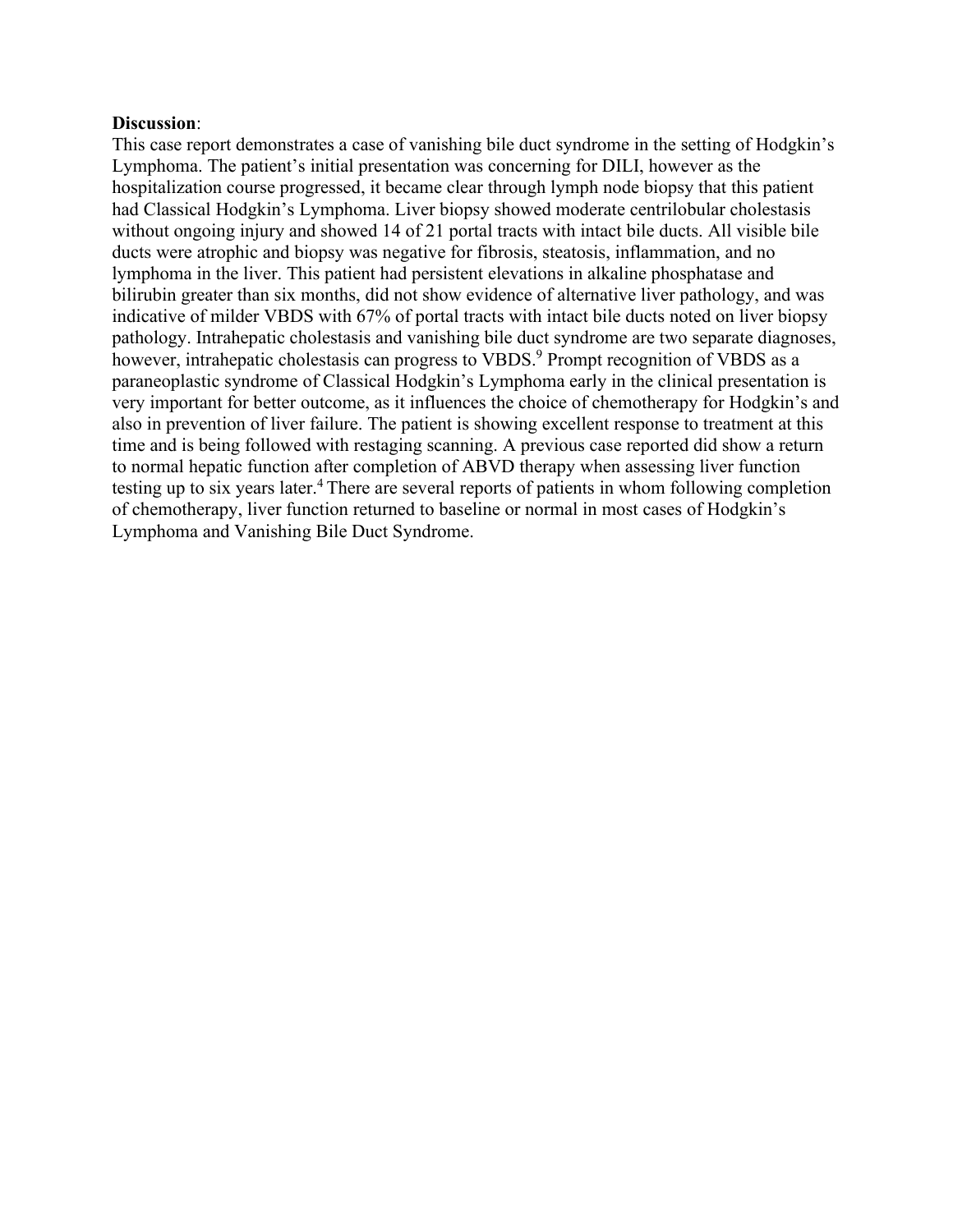# **ACKNOWLEDGMENTS**

Data collection, literature review, writing: Fernando Magana Herrera D.O, Tyler Cobbs D.O.

Conception, design, critical review: Fernando Magana Herrera DO, Tyler Cobbs DO, Heavener, Trace D.O, MBA, Raghuraman, Vasudevan M.D, FACG,FACP

All identifying information has been removed from this case report to protect patient privacy.